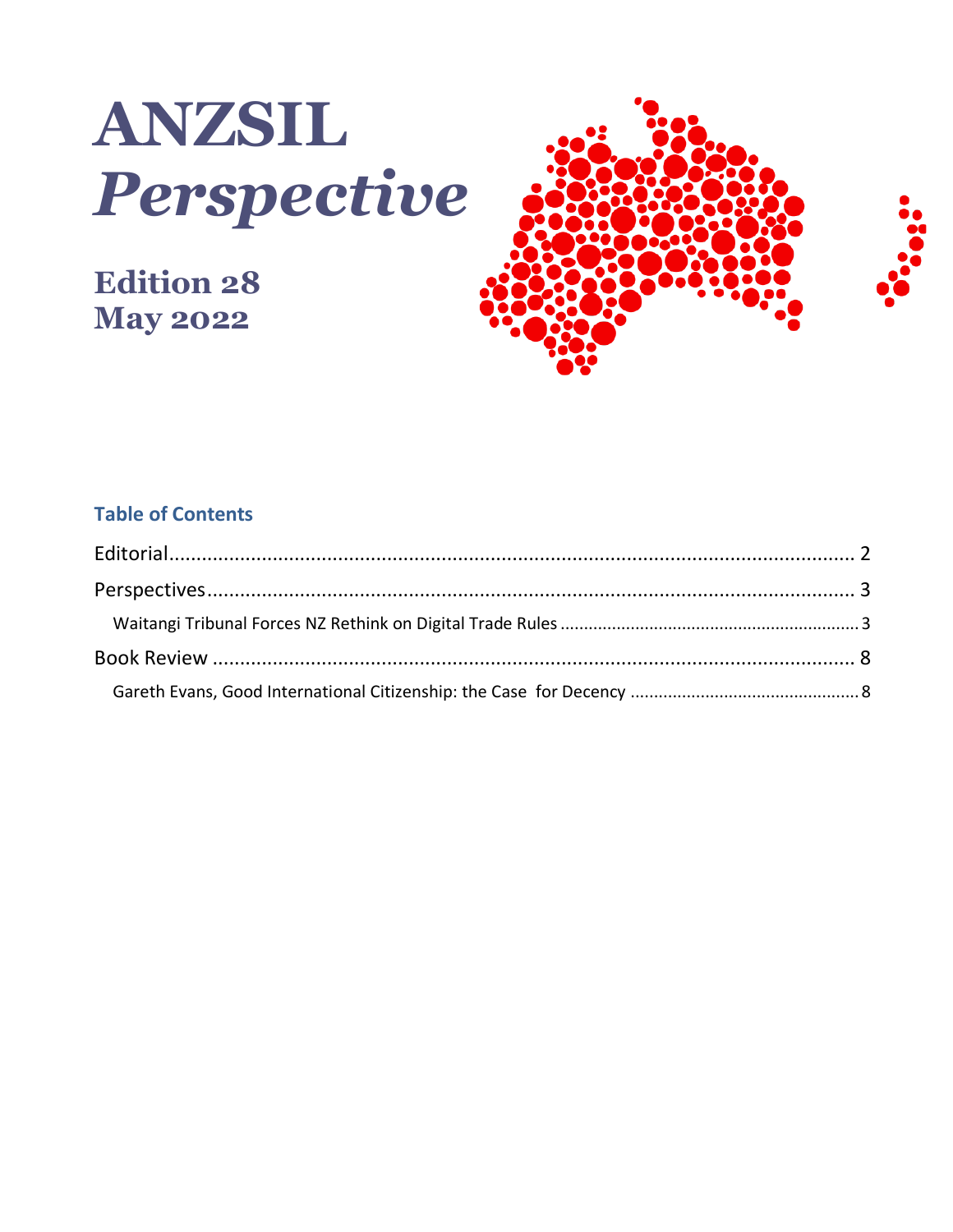### EDITORIAL

<span id="page-1-0"></span>

WELCOME to our 28th edition of ANZSIL Perspective with an excellent contribution by Dr Jane Kelsey on the protection of Māori data sovereignty and governance in New Zealand's negotiations of Digital Trade rules, and a book review by Dr Alison Pert of Gareth Evans' publication *Global International Citizenship: The Case for Decency.* 

These are a timely contribution to the ongoing discussion about the place of ethnic and racial minorities in international law. Another is the high watermark achieved by the international community's response to the invasion of Ukraine. Human rights lawyers have rightly observed that other human rights crises have not received such immediate recognition and assistance: Yemen, Ethiopia, Palestine, Afghanistan, and the list goes on. May we bring the same passion to humanitarian situations around the world that do not make the headlines.

As ever, I look forward to receiving submissions from a diverse range of scholars who have previously contributed to ANZSIL Perspective, and welcoming new and emerging authors at every level of postgraduate scholarship and legal practice. Perspective submissions on lesser-known areas of international law are encouraged.

**Felicity Gerry QC (Editor)**

**The deadline for the next ANZSIL** *Perspective* **is 17 June 2022.** The current call for *Perspectives* and submission details and guidelines are on the [ANZSIL](http://www.anzsil.org.au/ANZSIL-Perspective) *[Perspective](http://www.anzsil.org.au/ANZSIL-Perspective)* webpage.

The views expressed in contributions to ANZSIL *Perspective* are those of the authors. Those views are not necessarily shared by ANZSIL or the Editors of *Perspective.*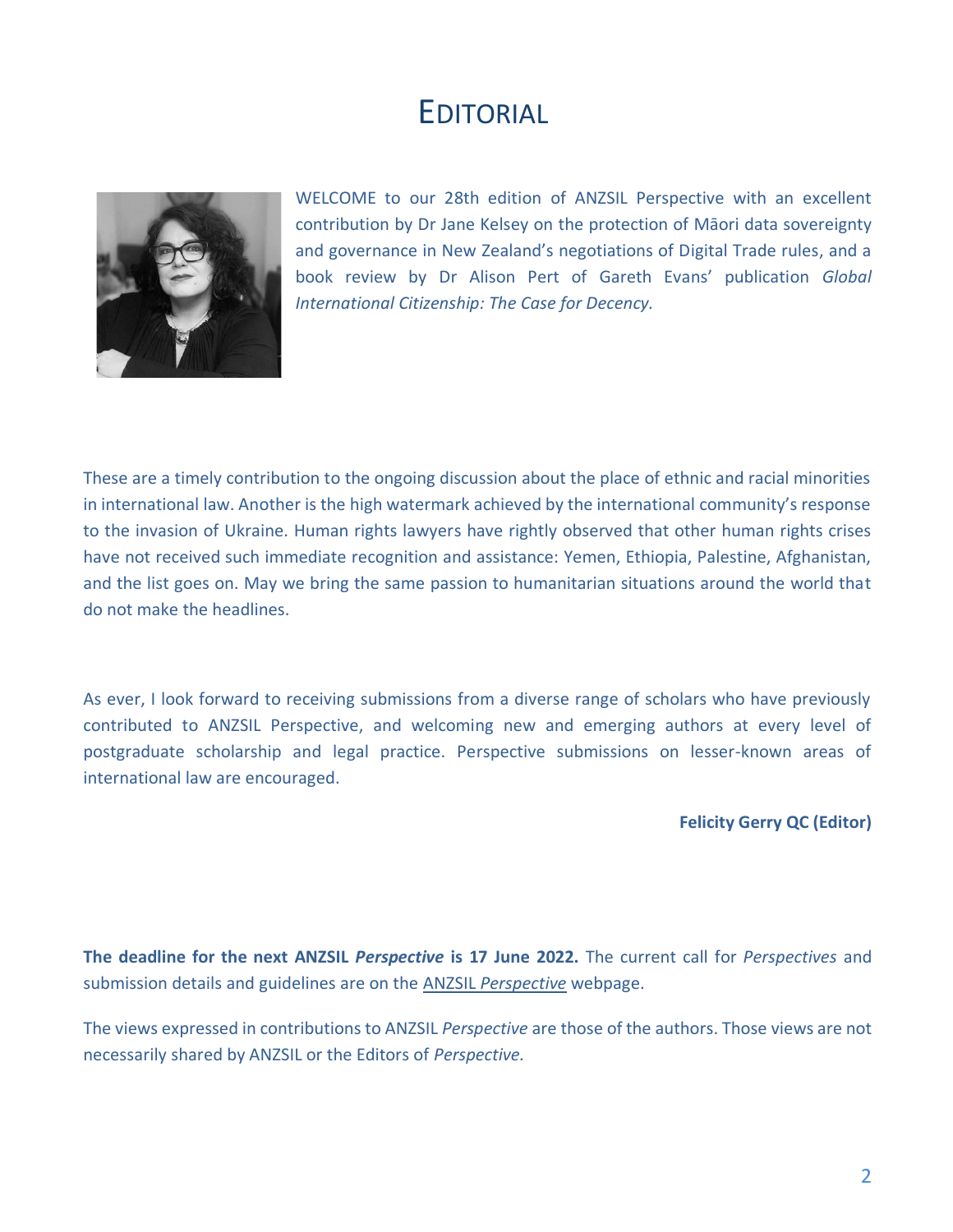## **PERSPECTIVES**

#### <span id="page-2-0"></span>**Waitangi Tribunal Forces NZ Rethink on Digital Trade Rules**

**By Jane Kelsey**

<span id="page-2-1"></span>

The Waitangi Tribunal issued its final report on the six-year Inquiry into the Trans-Pacific Partnership Agreement (TPPA), and its successor the Comprehensive and Progressive agreement for TransPacific Partnership (CPTPP), in November 2021. The Tribunal's [statutory role](https://www.legislation.govt.nz/act/public/1975/0114/latest/whole.html) is to inquire into and make non-binding recommendations on claims submitted by Māori that they have been or are likely to be prejudicially affected by acts or omissions of the Crown that are inconsistent with the principles of the Treaty of Waitangi. The legislation recognises that the Māori version (Te Tiriti o Waitangi) that Māori adopted in 1840, and English language texts (The Treaty of Waitangi), have significant differences. As in this inquiry, Māori refer predominantly to Te Tiriti, while the Crown and Tribunal interpretations favour Treaty-based "principles" developed by the courts.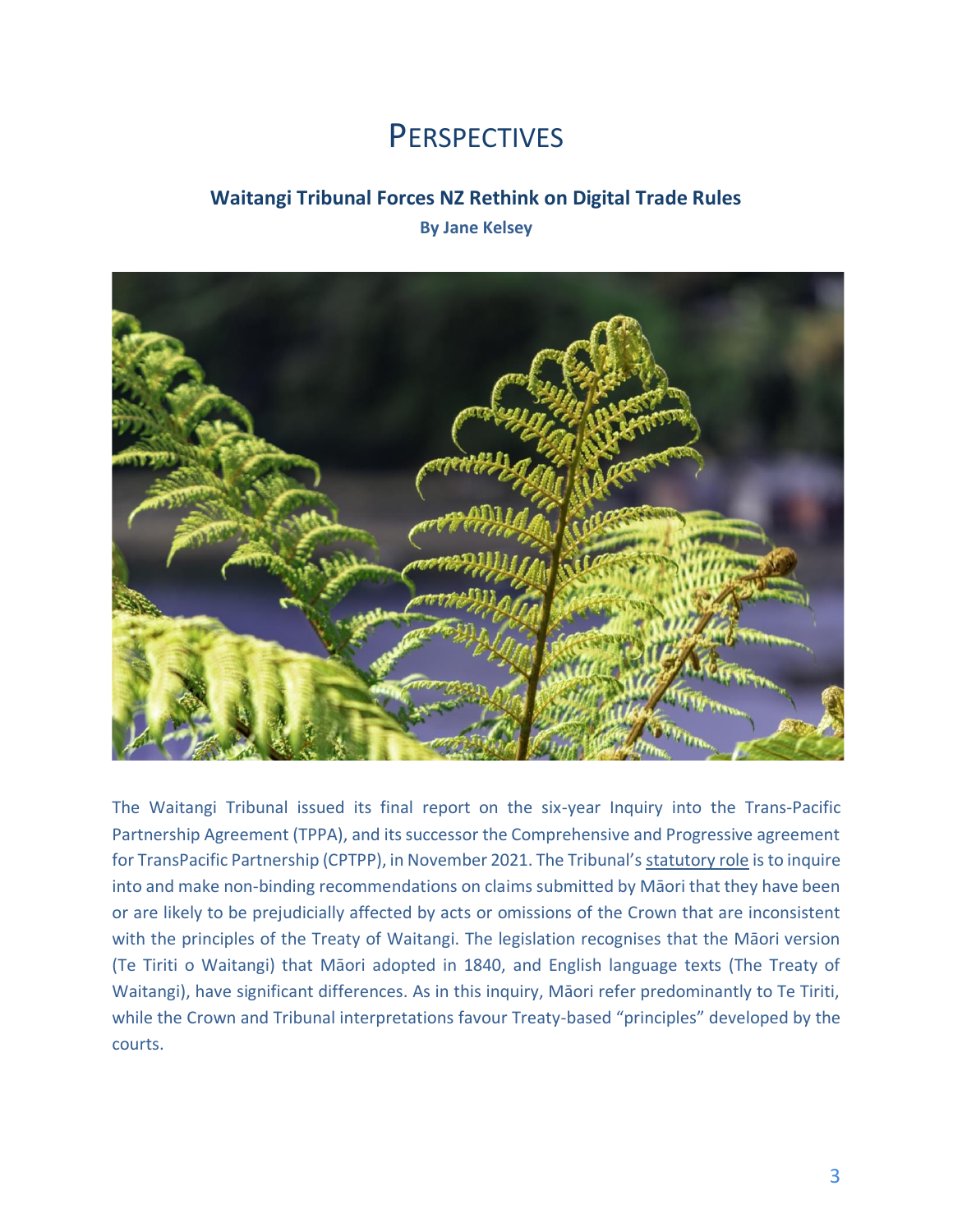The TPPA claim, known as Wai-2522, was filed by nine groups of prominent Māori in June 2015 as the TPPA negotiations neared conclusion. An urgency hearing considered the adequacy of the Treaty of Waitangi Exception, which the Crown had inserted in all New Zealand's free trade agreements (FTA) since 2001. In May 2016 the [Tribunal found](https://forms.justice.govt.nz/search/Documents/WT/wt_DOC_104833137/Report%20on%20the%20TPPA%20W.pdf) the Treaty Exception was not perfect, but was "likely to operate substantially as intended" and "offer a reasonable degree of protection to Māori interests".

The full hearing on four issues (1) engagement, 2) secrecy, 3) the plant variety rights regime, and 4) electronic commerce began in 2019. The engagement and secrecy issues were resolved through a mediation that provides for establishment of a new Māori entity, Ngā Toki Whakarurururanga, to have "genuine influence" over trade policy and negotiations.

Issue 3 focused on requirements under Annex 18-A of the TPPA/CPTPP for New Zealand, within three years of entry into force, either to accede to the International Union for the Protection of New Varieties of Plants Act of 1991 (UPOV 1991) or implement a *sui generis* law that gives effect to UPOV 1991 while allowing protection of Māori rights in relation to indigenous plant species.

This matter was especially sensitive as it raised unresolved issues from a landmark Waitangi Tribunal inquiry that initially centred on flora and fauna, known as Wai-262. The claimants highlighted fundamental tensions between Western and Māori conceptualisations of plant species, their responsibilities as kaitiaki (protectors) of those resources and related knowledge; the denial of their rangatiratanga (self-determination) through their exclusion from negotiations, including the drafting of Annex 18-A; and deficiencies in the government's proposals and process in the Plant Variety Rights review. The Crown defended its approach as reasonable, based on its existing understanding of the issues and the conduct of the review.

In May 2020 the [Tribunal found](https://forms.justice.govt.nz/search/Documents/WT/wt_DOC_167062478/Plant%20Variety%20Rights%20Regime%20W.pdf) that Annex 18-A and the implementation process satisfied the Crown's obligations, remarking that "partial progress is still progress". Yet the implementing legislation is still before Parliament, New Zealand has missed the deadline in the CPTPP, and the process to implement Wai-262 remains stalled.

The final inquiry on Issue 4, Chapter 14 Electronic Commerce, proved much more problematic for the Crown. There was no leak of the e-commerce charter, so the text was not accessible and Māori concerns were only raised once the text was concluded and released. The Crown's 2001 Strategy for Engagement with Māori leaves it to officials to decide whether there is a Treaty issue and if so what level of engagement is required. That was criticised in both the Wai-262 and the initial Wai-2522 reports, but remains a foundation of [Crown engagement](https://www.tearawhiti.govt.nz/te-kahui-hikina-maori-crown-relations/engagement/) through Te Arawhiti, the Office for Crown Māori Relations, established in 2019.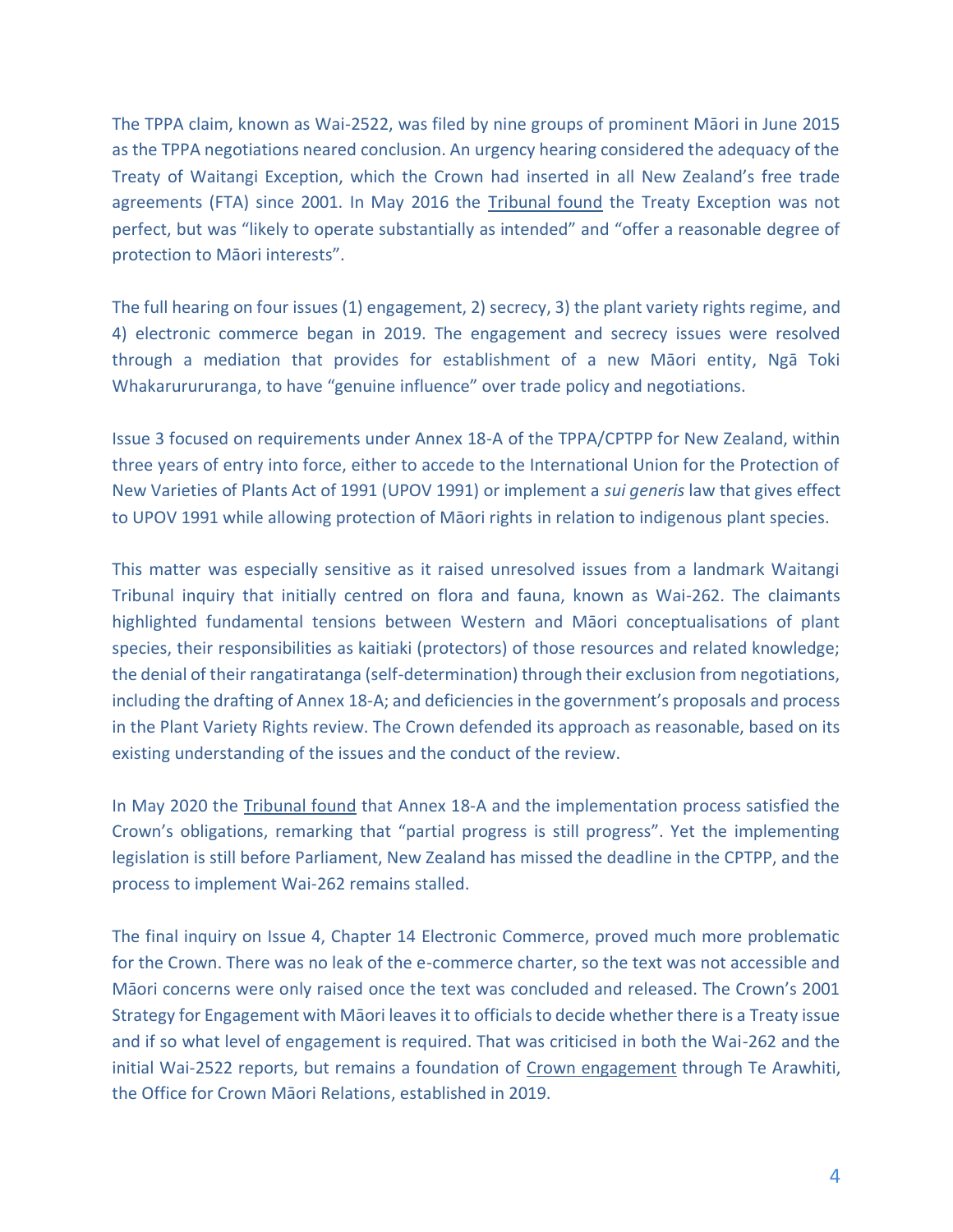Unlike UPOV 1991, trade negotiators did not think e-commerce rules raised any Treaty issues. The claimants reiterated that the Ministry of Foreign Affairs and Trade MFAT lacks the cultural competency and authority to make such judgements. Their evidence articulated a fundamental clash of worldviews. The TPPA/CPTPP e-commerce chapter codified a commodified property rights approach to abstracted forms of data, knowledge and technology. Māori witnesses described the digital eco-system having a mauri (lifeforce). Data is embodied, imbued by whakapapa (genealogy) that weaves Māori identity across generations and with the natural domain, and carries responsibilities of kaitiakitanga (guardianship and protection) and collective concepts of privacy. Research also exposed racial biases of algorithms embedded in source codes and exploitation of data by commercial interests, especially those located outside the jurisdiction.

Recognition of Māori data sovereignty and governance in Aotearoa that protects Tiriti rights and responsibilities is supported by [international advocacy](https://www.iwgia.org/en/ip-i-iw/4268-iw-2021-indigenous-data-sovereignty.html) for indigenous data sovereignty and governance and the [UN Declaration](https://www.un.org/development/desa/indigenouspeoples/wp-content/uploads/sites/19/2018/11/UNDRIP_E_web.pdf) on the Rights of Indigenous Peoples. Development of that regime risked being prevented, or at least chilled, by e-commerce rules in the CPTPP on transfer and storage of data offshore, non-disclosure of source codes, not requiring offshore operators to have a local presence, among others.

The Crown elected not to engage with the Māori evidence. It relied solely on the evidence of its independent expert Professor Andrew Mitchell on the "proper" legal interpretation of Chapter 14 (Electronic Commerce), and the available exclusions and exceptions that would prevail in a dispute. This author, as the independent expert for the claimants, contested Professor Mitchell's interpretation and advocated a broader understanding of potential risks, including the chilling effect on domestic policy making.

The [report](https://waitangitribunal.govt.nz/news/tribunal-releases-report-on-the-cptppa/) found that the e-commerce rules in the TPPA/CPTPP could restrict the adoption of Tiriti-based governance and protections in the future and prejudice Māori Tiriti rights, interests and responsibilities in relation to mātauranga Māori (Māori knowledge), mana (authority and power) and the exercise of tikanga Māori (Māori law). In the Tribunal's own words …

*"at the heart of the e-commerce issue explored in this report is the question of governance and control of Māori data [which involves] matters fundamental to Māori identity, such as whakapapa, mana, mauri and mātauranga. ... Perhaps the most fundamental of te Tiriti/the Treaty guarantees to Māori is of the right to cultural continuity. This is nothing less than the right to continue to organise and live in Aotearoa New Zealand as Māori in accordance with tikanga Māori."(180-2)*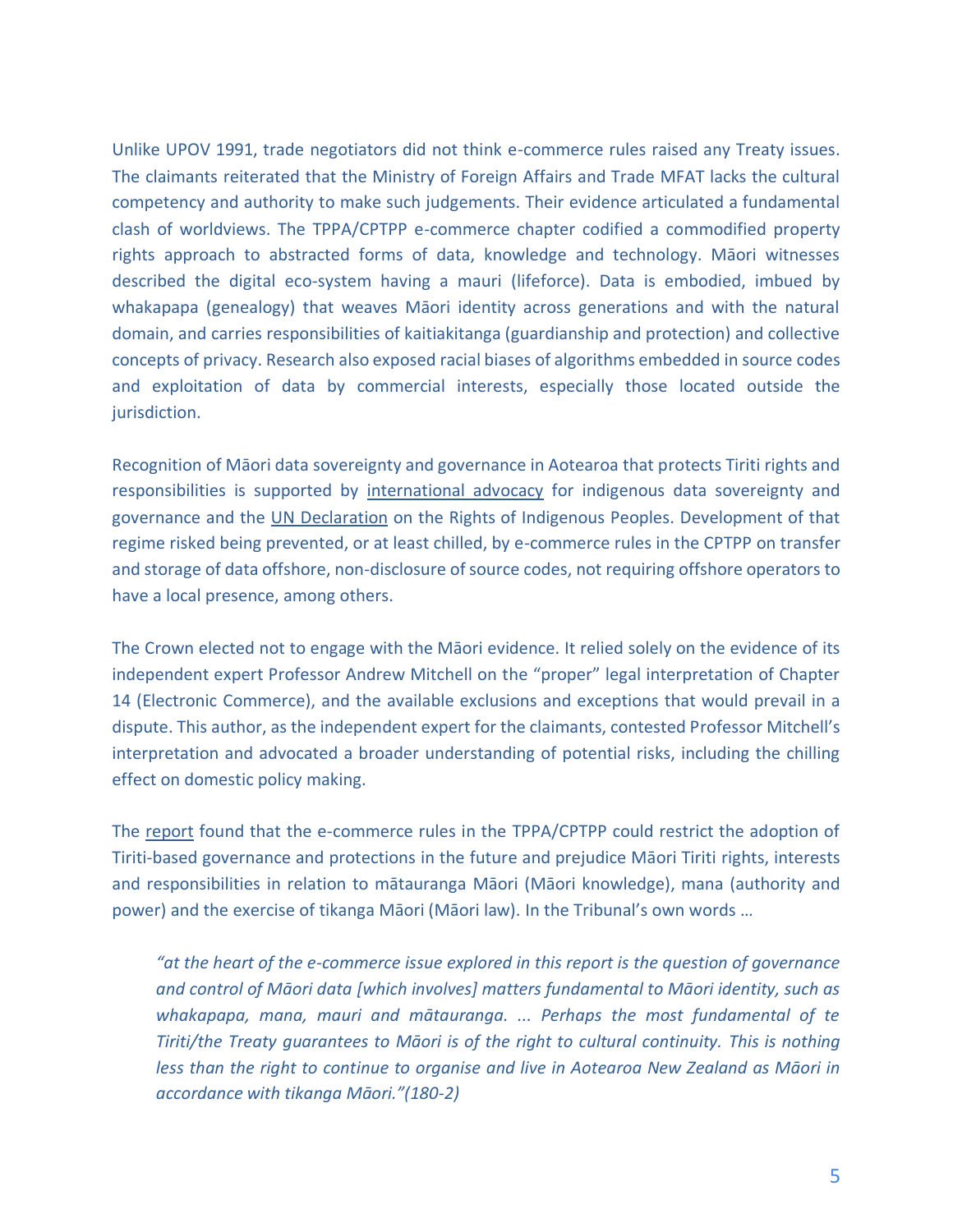The Tribunal warned against trading off the need for active protection of that right against other goals:

*"Because mātauranga Māori is at the heart of Māori identity it is not an interest or consideration that is readily amenable to some form of balancing exercise when set against other trade objectives, or the interests of other citizens or sectors. ... It is certainly not a matter the Crown can or should decide unilaterally. ... However hard it may be, the question of the appropriate level of protection for mātauranga Māori in international trade agreements, and the governance of the digital domain, is first and foremost a matter for dialogue between te Tiriti/the Treaty partners."* (174)

The Tribunal found the protections in the TPPA/CPTPP, which includes the Treaty of Waitangi Exception, were inadequate and resulted in prejudice to Māori rights: *"We are not convinced that reliance on exceptions and exclusions is sufficient to meet the active protection standard. ... We conclude that there is a material risk of regulatory chill and risk arising from the precedent and ratchet effect of the CPTPP e-commerce provisions."* (185)

Despite finding a breach, the Tribunal declined to make recommendations and relied on processes already underway. The report's release in November 2022 posed immediate problems for the negotiation of the FTA with the United Kingdom, whose digital trade chapter largely replicated the CPTPP, and was near conclusion.

Ministers were unwilling to incur delays, and demands for new concessions, by reopening the digital trade text. As a compromise they secured an early review of the chapter [\(Article 15.22\)](https://www.mfat.govt.nz/assets/Trade-agreements/UK-NZ-FTA/Chapters/Chapter-15-Digital-Trade.pdf) to "take into account developments in digital trade". As context for that review, New Zealand made specific reference to the Waitangi Tribunal report. It affirmed its ability to "support and promote Māori interests" under the Agreement and its intention to engage Māori to ensure the review "takes into account" its continued need to do so and to meet its Treaty responsibilities. However, the UK stated no such intention and there is no guarantee the review will agree on any changes. Moreover, it was limited to reviewing the digital trade chapter's "operation and implementation". Revisiting the actual text will await the general review after seven years [\(Article](https://www.mfat.govt.nz/assets/Trade-agreements/UK-NZ-FTA/Chapters/Chapter-30-Institutional-Provisions.pdf)  [30.3\)](https://www.mfat.govt.nz/assets/Trade-agreements/UK-NZ-FTA/Chapters/Chapter-30-Institutional-Provisions.pdf).

The Crown now faces multiple dilemmas. New Zealand is far from developing a Tiriti-compliant digital strategy. [Te Pae Tawhiti,](https://www.tpk.govt.nz/en/a-matou-kaupapa/te-ao-maori/wai-262-te-pae-tawhiti) the initiative to implement the Wai-262 Inquiry outcome, including on protection of mātauranga Māori and in international negotiations, has made very slow progress.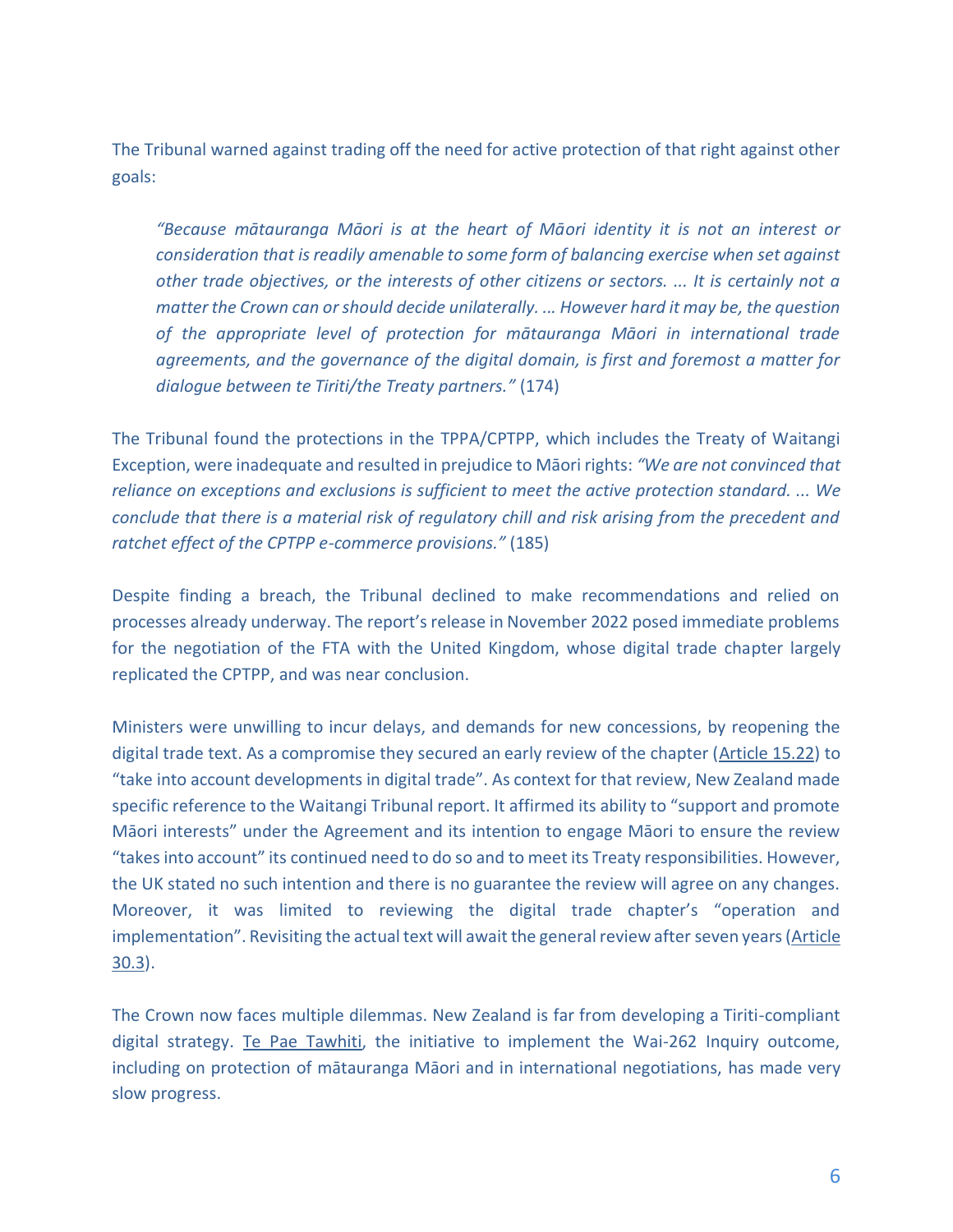Meanwhile, as the Tribunal anticipated, the TPPA/CPTPP, UK FTA, Regional Comprehensive Economic Partnership and Digital Economic Partnership Agreement are establishing precedents that embed these breaches of the Crown's Tiriti obligations. So would the EU's proposed digital [trade chapter](https://trade.ec.europa.eu/doclib/docs/2018/december/tradoc_157581.pdf) in ongoing FTA negotiations with New Zealand, and the working text of the [plurilateral e-commerce negotiations](https://www.bilaterals.org/?-other-292-) in the World Trade Organization. Negotiations for the ["upgrade" of the ASEAN](https://www.mfat.govt.nz/en/trade/free-trade-agreements/free-trade-agreements-in-force/asean-australia-new-zealand-free-trade-agreement-aanzfta/upgrading-aanzfta/) Australia New Zealand FTA and the US's proposed [Indo-Pacific Economic](https://www.itic.org/news-events/news-releases/iti-encourages-biden-administration-to-prioritize-digital-commitments-consider-market-access-in-indo-pacific-economic-framework)  [Framework's](https://www.itic.org/news-events/news-releases/iti-encourages-biden-administration-to-prioritize-digital-commitments-consider-market-access-in-indo-pacific-economic-framework) trade pillar can be expected to follow suit. The Crown is acutely aware of this. Whether it continues to subordinate its Tiriti o Waitangi responsibilities to other commercial and strategic objectives, and how Māori respond to that, remains to be seen.



*Dr Jane Kelsey is Professor Emeritus of Law at the University of Auckland, where she specialised in international economic regulation and domestic law and policy, including Te Tiriti o Waitangi.*

*Jane was the independent expert for the claimants throughout the five year Waitangi Tribunal inquiry on the TPPA.*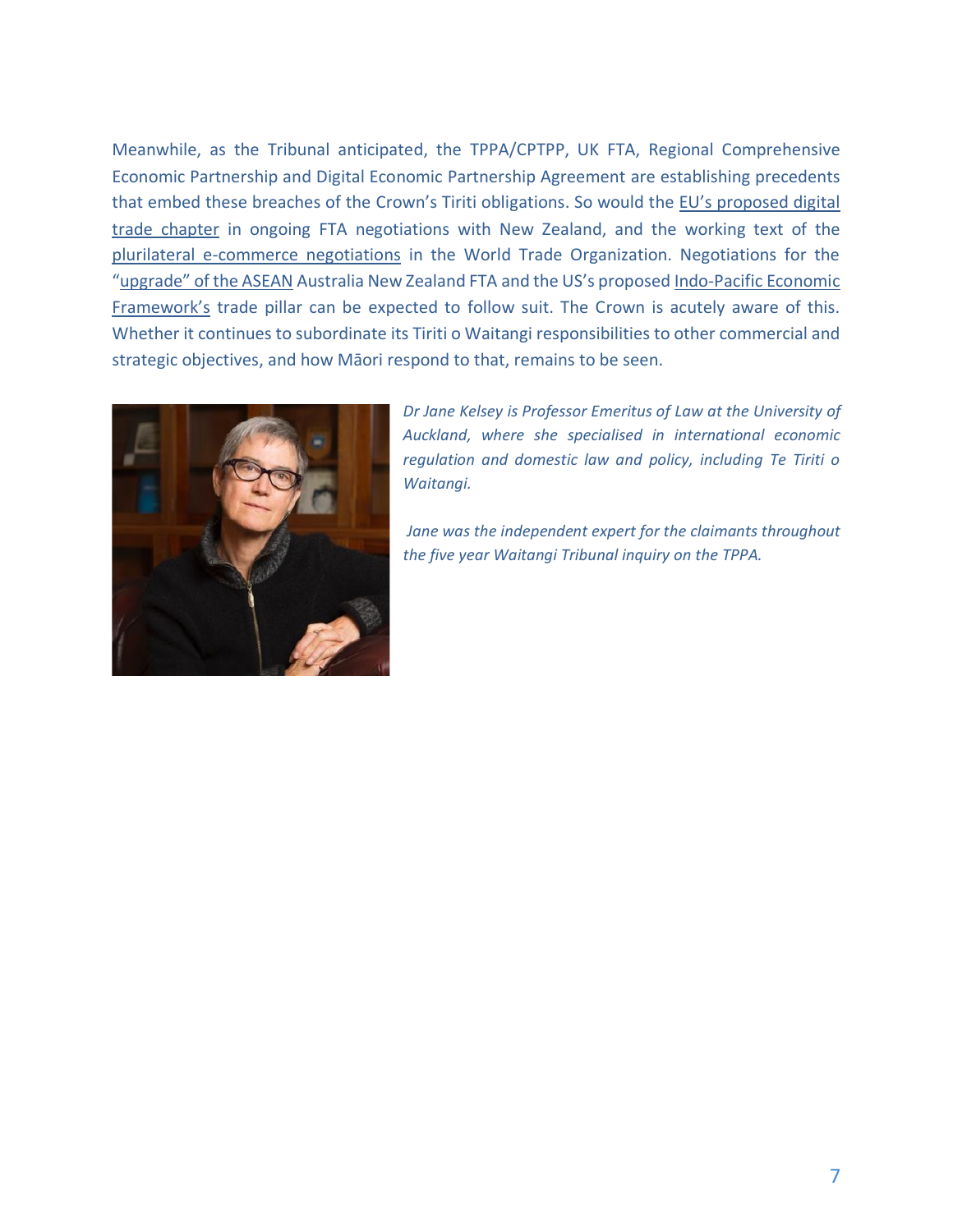## BOOK REVIEW

#### <span id="page-7-0"></span>**Gareth Evans, Good International Citizenship: The Case for Decency (Monash University Publishing, 2022) Review by Alison Pert**

<span id="page-7-1"></span>

Long ago in a galaxy that now seems far, far away, Gareth Evans was Foreign Minister in the Hawke-Keating Labor governments. In that capacity, he promulgated "good international citizenship" as a central part of Australian foreign policy – the idea of being a constructive, multilateralist, generous(ish) member of the international community. The doctrine was promptly rejected by the succeeding Howard government which put the (much narrower) national interest above all else. As a result, good international citizenship faded from public discourse apart from an occasional mention by the Rudd and Gillard governments.

Gareth Evans's latest publication seeks to remedy that neglect and to remind us once again of the merits, and measurable advantages, of good international citizenship. In an essay published in book form as *Good International Citizenship: The Case for Decency* (part of Monash University's "In the National Interest" series), Evans has once again pressed the case for why Australia – and any state – should be a good international citizen. He describes the concept as having four elements: being a generous overseas aid donor, promoting human rights, working to prevent armed conflict and atrocities, and actively supporting multilateral efforts to address global threats such as climate change and nuclear war. As to why a state should thus look beyond its immediate national interest, Evans argues that there are two broad reasons. First, it is simply the right thing to do: we have a moral duty towards our fellow human beings "to do the least harm, and the most good" that we can. Secondly, it is actually in our national interest to do so. "Decent international behaviour" helps to solve global problems to all states' benefit and enhances a state's international reputation – and, consequently, its "soft power" ability to influence outcomes.

All this will sound familiar to anyone who has followed Evans's [publications](http://www.gevans.org/pubs.html) over the years. This book does not introduce any radical new ideas but does expand on some of his earlier themes, and is his first work dedicated solely to good international citizenship. It provides a valuable synthesis of what good international citizenship is, why it matters, and why all nations should strive to practise it. And whether we work in government or not, we should all think about how